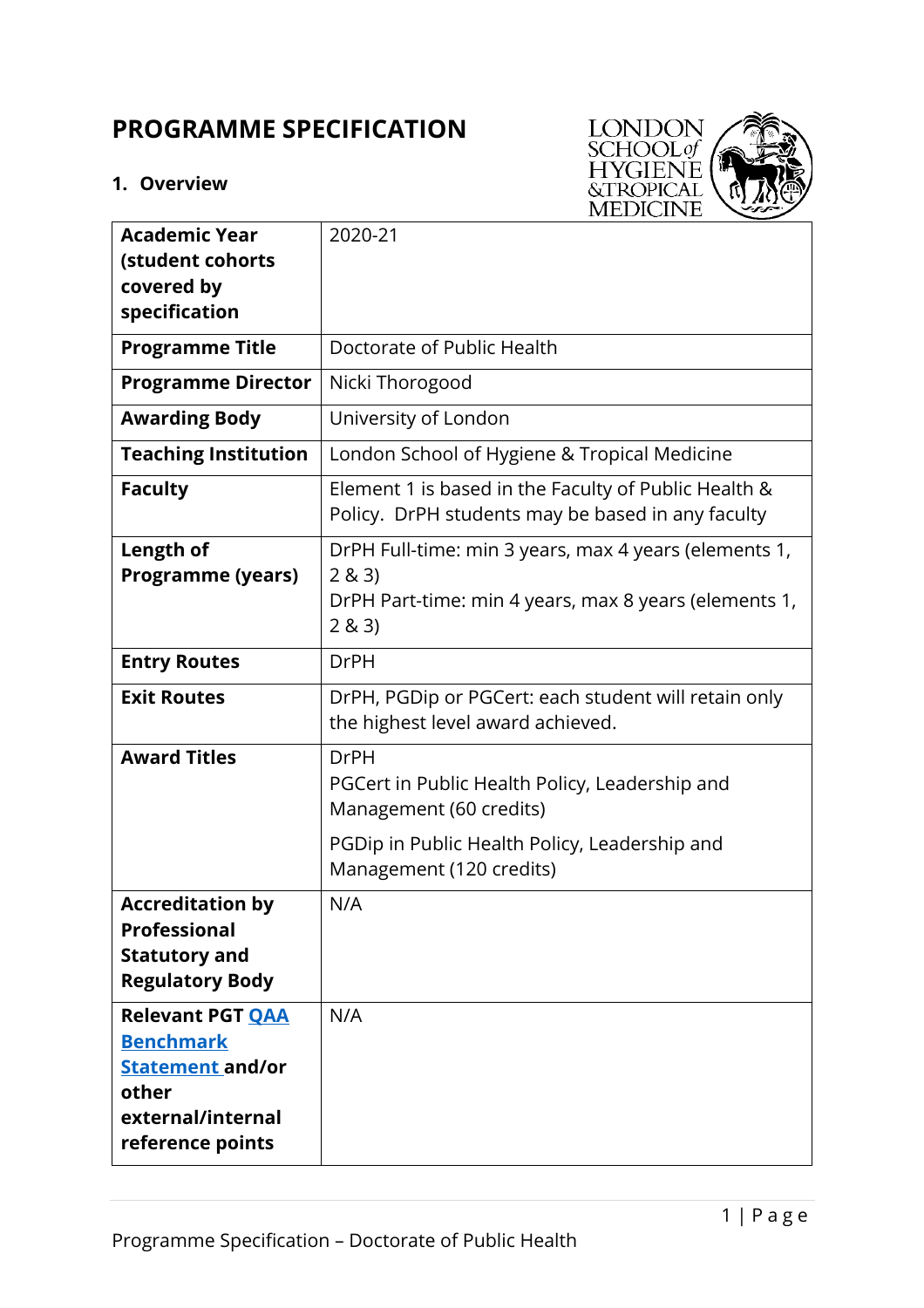| <b>Level of programme</b><br>within the<br><b>Framework for</b><br><b>Higher Education</b><br>Qualifications<br>(FHEQ)<br><b>Total Credits</b> | Level 8 (Doctoral degree)<br>Level 7 (postgraduate Masters 'M' level) of the QAA<br><b>Framework for Higher Education Qualifications in</b><br>England, Wales & Northern Ireland (FHEQ).<br><b>CATS: 60 / 120</b>                                                                                                           |  |  |  |  |
|------------------------------------------------------------------------------------------------------------------------------------------------|-----------------------------------------------------------------------------------------------------------------------------------------------------------------------------------------------------------------------------------------------------------------------------------------------------------------------------|--|--|--|--|
| (PGCert/PGDip)                                                                                                                                 | <b>ECTS: 30 / 60</b>                                                                                                                                                                                                                                                                                                        |  |  |  |  |
| <b>Mode of Delivery</b>                                                                                                                        | For 2020-21, the delivery of LSHTM teaching has been<br>adjusted in response to the COVID-19 pandemic.<br>Taught modules in term 1 will be delivered online<br>only, with a combination of synchronous (live and<br>interactive) and asynchronous (recordings,<br>independent study, individual exercises, etc) activities. |  |  |  |  |
| <b>Mode and Period of</b><br><b>Study</b>                                                                                                      | Full-time Registration: minimum 3 years, maximum 4<br>years<br>Part-time Registration: minimum 4 years, maximum 8<br>years                                                                                                                                                                                                  |  |  |  |  |
| <b>Cohort Entry Points</b>                                                                                                                     | Annually in September                                                                                                                                                                                                                                                                                                       |  |  |  |  |
| <b>Language of Study</b>                                                                                                                       | English                                                                                                                                                                                                                                                                                                                     |  |  |  |  |
| <b>Re-sit Policy</b>                                                                                                                           | https://www.lshtm.ac.uk/sites/default/files/academic-<br>manual-chapter-08a.pdf<br>For students who are required to re-sit a module<br>assessment, the normal resubmission period is during<br>May with submission expected by the 1st June.                                                                                |  |  |  |  |
| <b>Extenuating</b><br><b>Circumstances</b><br><b>Policy (Element 1</b><br>only)                                                                | https://www.lshtm.ac.uk/sites/default/files/academic-<br>manual-chapter-07.pdf                                                                                                                                                                                                                                              |  |  |  |  |
| Interruption of<br><b>Studies &amp;</b><br><b>Extensions Policies</b><br>(all Elements)                                                        | https://www.lshtm.ac.uk/sites/default/files/academic-<br>manual-chapter-07.pdf<br>https://www.lshtm.ac.uk/sites/default/files/research-<br>degrees-extensions-policy-and-procedure.pdf                                                                                                                                      |  |  |  |  |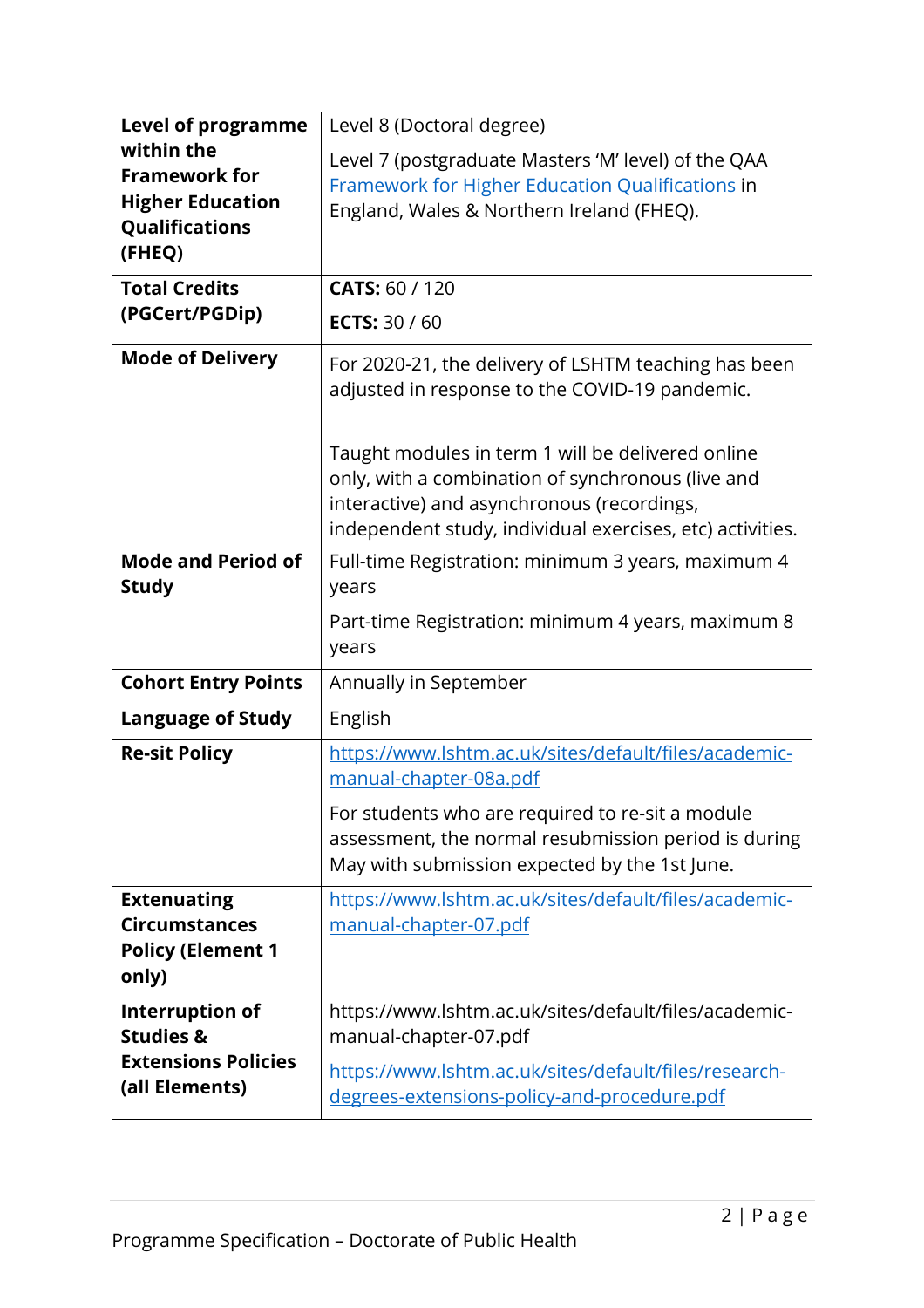| Programme<br><b>Description</b> | The DrPH is a doctoral level qualification intended for<br>leaders and future leaders in public health. It consists<br>of 3 elements.<br><b>Element 1, the Taught Course component</b> , consists<br>of two compulsory modules, taught in term 1.<br>Evidence Based Public Health Policy & Practice, and<br>Understanding Leadership, Management &<br>Organisation.<br>Assessment of each is based on graded written<br>assignments.                                                                                                                                                                                                                                                                                                                                                                                                                       |  |  |
|---------------------------------|------------------------------------------------------------------------------------------------------------------------------------------------------------------------------------------------------------------------------------------------------------------------------------------------------------------------------------------------------------------------------------------------------------------------------------------------------------------------------------------------------------------------------------------------------------------------------------------------------------------------------------------------------------------------------------------------------------------------------------------------------------------------------------------------------------------------------------------------------------|--|--|
|                                 | <b>Element 2, Research Study I, organisational and/or</b><br>policy analysis (OPA)                                                                                                                                                                                                                                                                                                                                                                                                                                                                                                                                                                                                                                                                                                                                                                         |  |  |
|                                 | This gives the opportunity to observe closely the<br>workings of a public health organisation or a policy<br>community, and from this develop a better<br>understanding of how to design and develop effective<br>public health organisations and/or shape public health<br>policy. The OPA usually involves 3-6 months' fieldwork<br>observing and analysing operations at a host<br>organisation or using the host organisation as a base<br>from which to explore the dynamics of a number of<br>organisations involved in shaping policy on a<br>particular aspect of public health. It is assessed on the<br>basis of a written report not exceeding 15,000 words.<br>The OPA is assessed internally to ensure that it is of a<br>sufficiently high standard to be formally assessed with<br>Research Study 2 (thesis) at an oral (viva) examination. |  |  |
|                                 | Element 3, Research Study II: a piece of research on<br>any subject related to public health (thesis)                                                                                                                                                                                                                                                                                                                                                                                                                                                                                                                                                                                                                                                                                                                                                      |  |  |
|                                 | The purpose is to learn about the role of research in<br>public health practice by undertaking a piece of high-<br>quality public health-relevant research. Before<br>commencing the research there is a DrPH Review, with<br>a written report (7,500 words), a seminar and an<br>assessment panel. This provides feedback to improve<br>the research, and identifies any students who may<br>choose to, or be better suited to, exit with a<br>Postgraduate Certificate (Taught Modules) or<br>Postgraduate Diploma (Taught Modules plus RSI).                                                                                                                                                                                                                                                                                                            |  |  |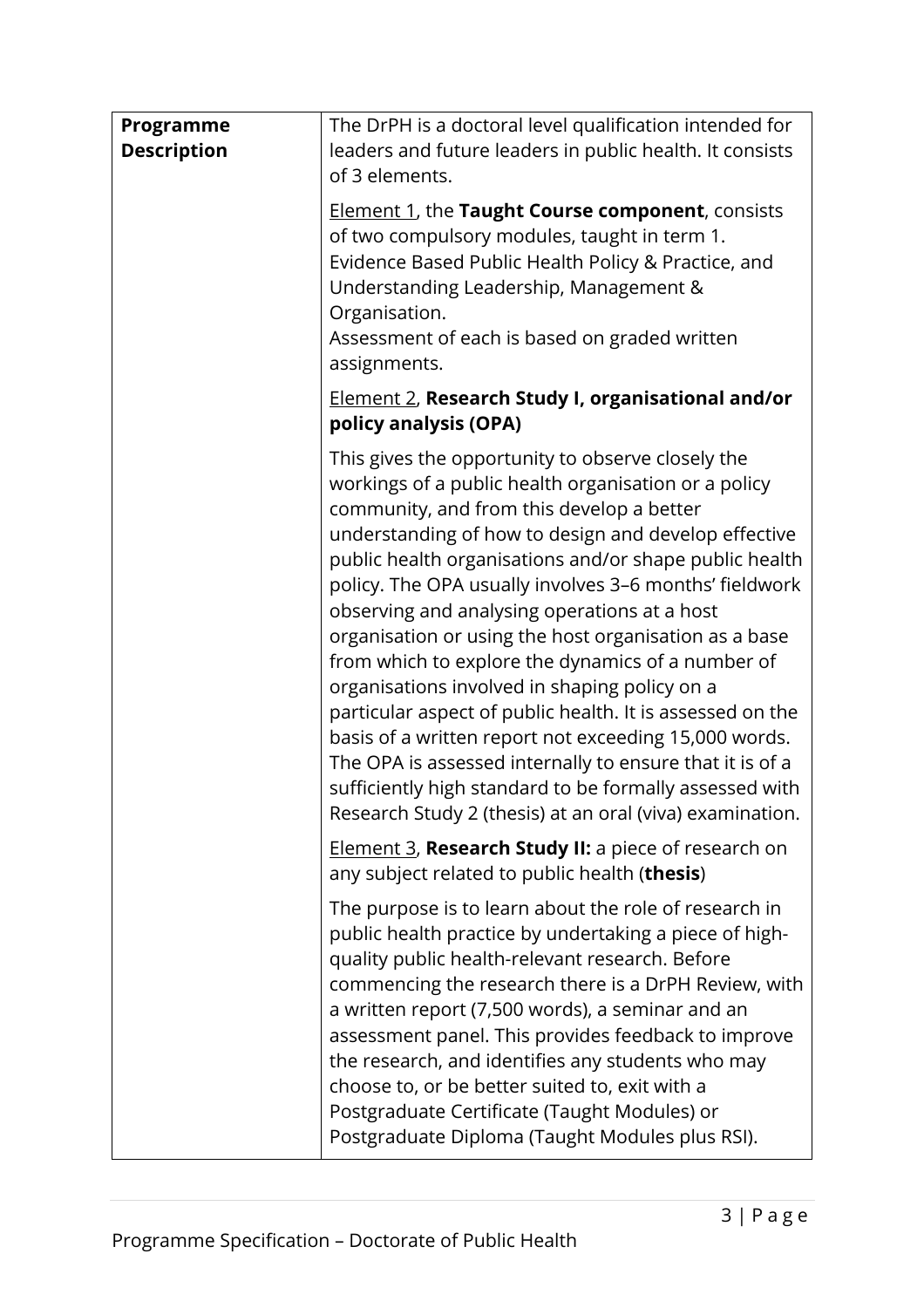|                                                                                        | The thesis topic can be from any discipline or subject<br>area and the research must be original and make a<br>distinct contribution to the knowledge of your chosen<br>subject. You can choose to relate it to your OPA or<br>not. The thesis has a 60,000 word limit. The research<br>thesis and OPA are formally examined together at an<br>oral examination (viva).<br>Elements 2 and 3, Research Studies I and II, are |  |  |  |
|----------------------------------------------------------------------------------------|-----------------------------------------------------------------------------------------------------------------------------------------------------------------------------------------------------------------------------------------------------------------------------------------------------------------------------------------------------------------------------------------------------------------------------|--|--|--|
|                                                                                        | undertaken after the submission of the assessed<br>assignments for Element 1. They cannot be formally<br>assessed until Element 1 has been successfully<br>passed.                                                                                                                                                                                                                                                          |  |  |  |
| <b>Date of Introduction</b><br>of Programme<br>(month/year)                            | September 1996                                                                                                                                                                                                                                                                                                                                                                                                              |  |  |  |
| Date of production /<br>revision of this<br>programme<br>specification<br>(month/year) | Extraordinary revisions made in August 2020 in<br>response to Covid-19 mitigation planning                                                                                                                                                                                                                                                                                                                                  |  |  |  |

### **2. Programme Aims & Learning Outcomes**

### **Educational aims of the programme**

The programme aims are to equip graduates with the knowledge and experience to deal with the particular challenges of understanding and using scientific knowledge in order to achieve public health gains, as well as the analytical and practical skills required by managers and leaders in public health. The rigour and volume of the total programme of work is at doctoral level, and appropriate to the personal development of public health professionals.

### **Programme Learning Outcomes**

**DrPH** *Taught modules, Research Studies I and II*

The award of DrPH (Level 8): is based on evidence of the student's demonstration of facility in four distinct areas:

1. The systematic acquisition and understanding of a substantial body of knowledge in Public Health Policy, Leadership and Management;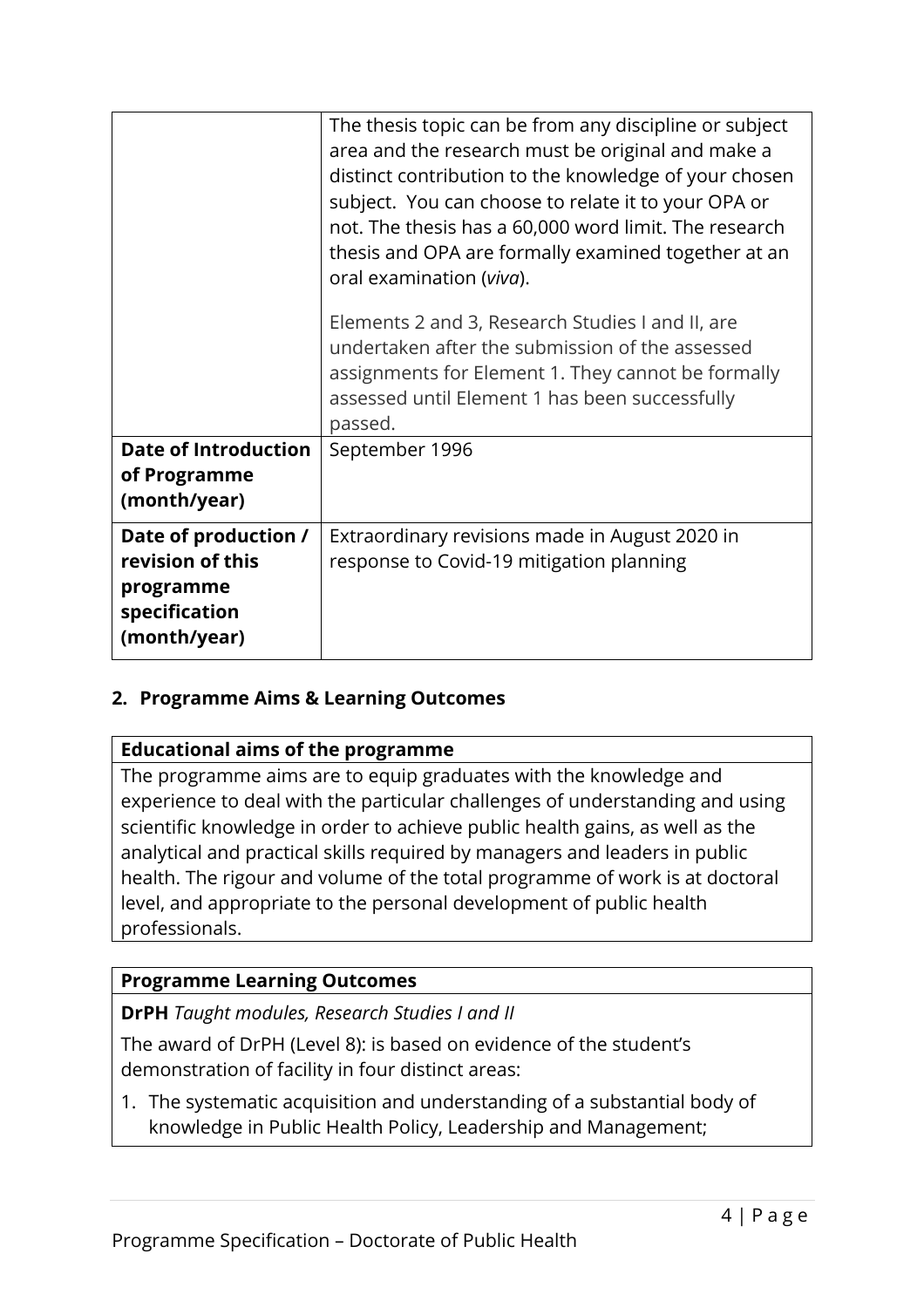- 2. The ability to conceptualise, design and implement projects for the generation of new knowledge, applications or understanding at the forefront of the discipline, and to adjust the project design in the light of unforeseen problems;
- 3. A detailed understanding of applicable techniques for research and advanced academic enquiry; and
- 4. The creation and interpretation of new knowledge, through original research or other advanced scholarship.

**PGDip** *Taught modules (60 credits) and Research Study I (60 credits)*

The award of PGDip in Public Health Policy, Leadership and Management (Level 7): is based on evidence of the student's demonstration of facility in:

The systematic acquisition and understanding of a substantial body of knowledge in Public Health Policy, Leadership and Management and the satisfactory completion of a policy and/or organisationally focused piece of independent, applied research (RSI).

# **PGCert** *Taught modules (60 credits)*

The award of PGCert in Public Health Policy, Leadership and Management (Level 7): is based on evidence of the student's demonstration of facility in:

The systematic acquisition and understanding of a substantial body of knowledge in Public Health Policy, Leadership and Management.

### **3. Programme Structure and features, modules, credit assignment and award requirements:**

| <b>Element</b> | <b>Year of</b><br><b>Study (Full</b><br>Time) | <b>Module</b><br>Code | <b>Module Title</b>                                            | <b>Module Type</b><br>(compulsory or<br>recommended) | <b>Credits</b><br>(CATS) | <b>Contact</b><br>hours*    |
|----------------|-----------------------------------------------|-----------------------|----------------------------------------------------------------|------------------------------------------------------|--------------------------|-----------------------------|
|                | Year 1                                        | 5001                  | Understanding<br>Leadership,<br>Management &<br>Organisation   | Compulsory                                           | 30                       | 100                         |
|                |                                               | 5002                  | Evidence Based<br><b>Public Health</b><br>Policy &<br>Practice | Compulsory                                           | 30                       | 70                          |
| 2              | Year 1 and 2                                  | 5003                  | Public Health<br>Research Study                                | N/A                                                  | 60                       | Supervision<br>in line with |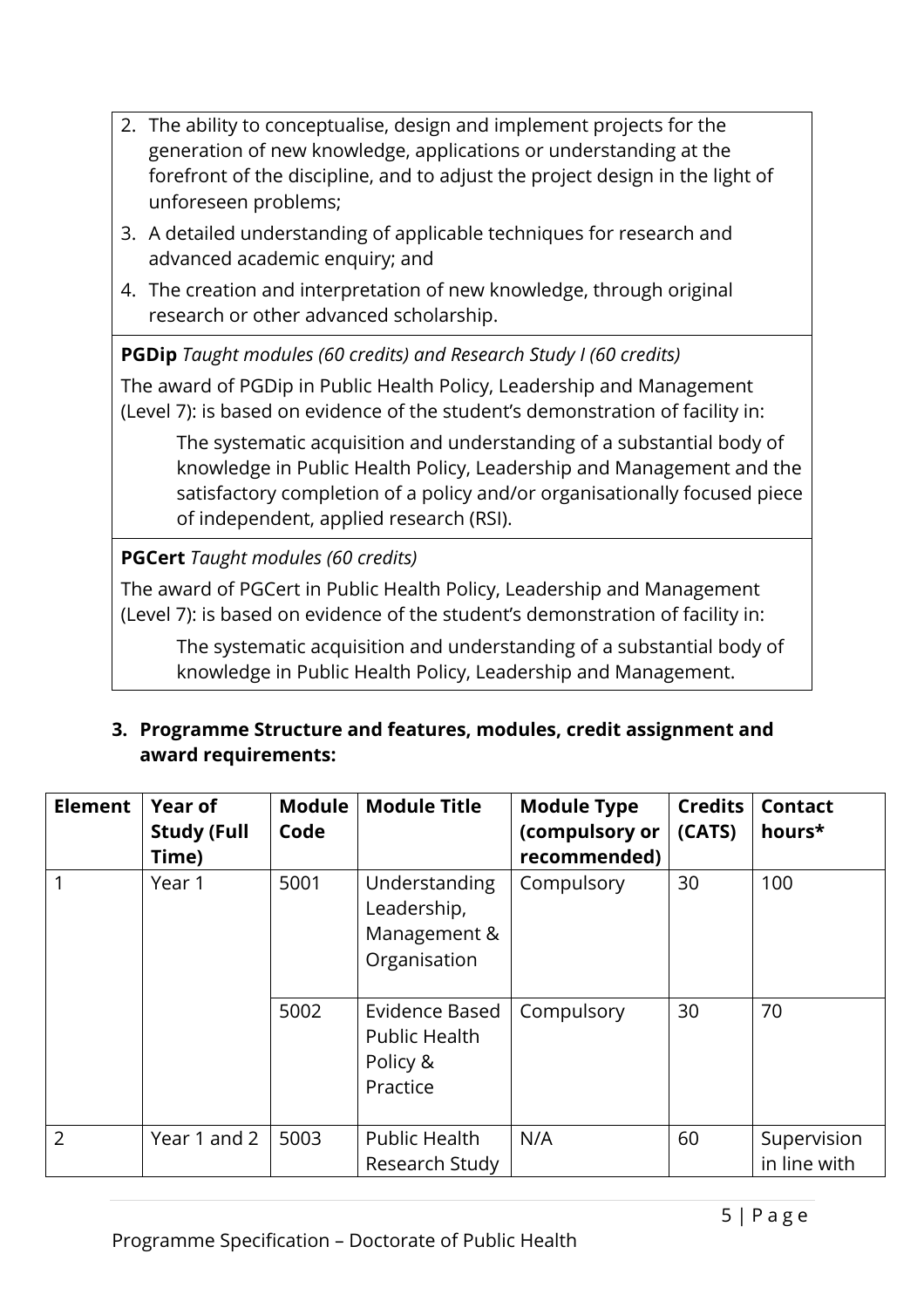|                |          |     | I(RSI):<br>Organisation<br>and/or Policy<br>Analysis                                                               |     |     | research<br>degree<br>expectations                                |
|----------------|----------|-----|--------------------------------------------------------------------------------------------------------------------|-----|-----|-------------------------------------------------------------------|
| 3              | Year 3-4 | N/A | <b>Public Health</b><br>Research Study<br>$II$ (RSII).<br>(individually<br>agreed study)                           | N/A | N/A | Supervision<br>in line with<br>research<br>degree<br>expectations |
| $\overline{4}$ |          | N/A | Individually<br>negotiated<br>researcher<br>development/<br>training<br>activities and<br>complementary<br>studies | N/A | N/A | Varies with<br>individual<br>selection                            |

\* Student contact time refers to the tutor-mediated time allocated to teaching, provision of guidance and feedback to students. This time includes activities that take place in face-to-face contexts such as on-campus lectures, seminars, demonstrations, tutorials, supervised laboratory workshops, practical classes, project supervision and external fieldwork or visits, as well as where tutors are available for one-to-one discussions and interaction by email. Student contact time also includes tutor-mediated activities that take place in online environments, which may be synchronous (using real-time digital tools such as Zoom or Blackboard Collaborate Ultra) or asynchronous (using digital tools such as tutor-moderated discussion forums or blogs often delivered through the School's virtual learning environment, Moodle). These contact hours reflect provision during the 2019/2020 session. We anticipate that in 2020/2021 there will be fewer hours with tutor presence at specified times and a greater emphasis on directed study such as recorded lectures, recommended readings and guided exercises. Please refer to the individual 2020/2021 module specifications for more detail. This definition is based on the one provided by the Quality Assurance Agency for Higher Education (QAA) Explaining contact hours (2011) guidance document, page 4 available here. Student contact time, together with time allocated for independent study and assessment, determines the total student study hours for a module or programme. Although there are separate hours allocated for each of these activities, they should always be clearly linked together to support effective learning.